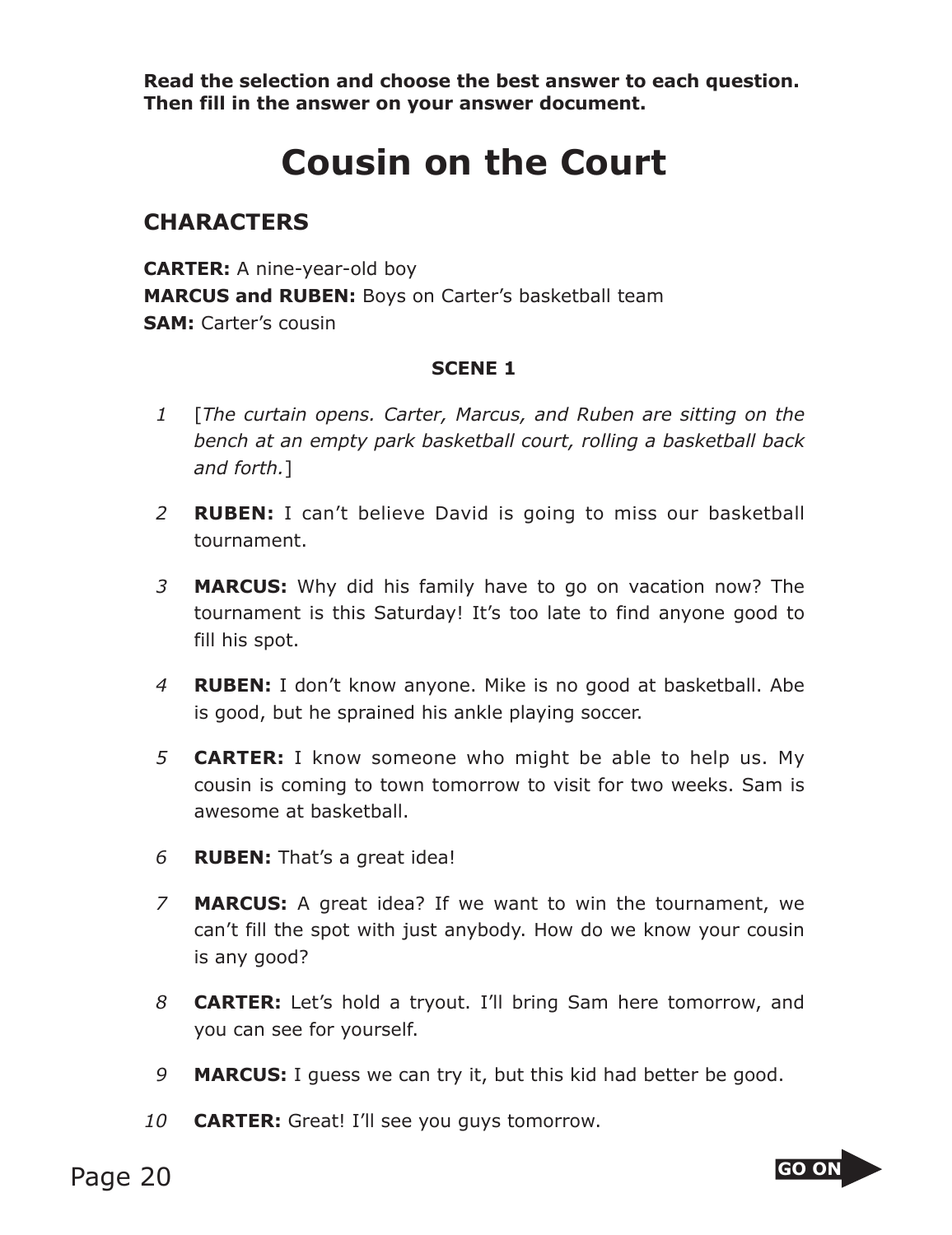## **SCENE 2**

- *12* [*The curtain opens. Carter and Sam are playing basketball at the park basketball court. Sam is wearing a baseball cap.*]
- *13* [*Ruben and Marcus walk onstage as Sam makes a basket.*]
- *14* **RUBEN:** [*To Marcus.*] Carter was right. Sam *is* good.
- *15* **MARCUS:** We'll see.
- *16* [*As Marcus and Ruben approach, Sam pulls off the cap. Long hair falls to Sam's shoulders. Marcus and Ruben stare.*]
- *17* **MARCUS:** [*To Carter.*] I thought you said you were bringing your cousin Sam to practice!
- *18* **SAM:** [*To Marcus.*] Nice to meet you too. Marky, is it? I'm Carter's cousin Sam. Sam's short for Samantha.
- *19* **MARCUS:** I'm Marcus, not Marky. Only my grandma calls me that. This isn't going to work. [*Marcus glares at Sam.*] No way am I playing in the tournament with a girl.
- *20* **RUBEN:** Come on, Marcus! What choice do we have? Besides, she's good!
- *21* **CARTER:** At least give her a chance.
- *22* [*Marcus shakes his head no.*]
- *23* **SAM:** If you don't think I'm competent to play on your team, give me a chance to prove my ability.
- *24* **MARCUS:** How?
- *25* **SAM:** I challenge you to a game. The first person to make seven points wins. If I win, I play in the tournament. If you win, I don't. Sound fair?
- *26* [*Marcus snorts.*]
- *27* **MARCUS:** This'll be easy.

Page 21 and the state of the state of the state of the state of the state of the state of the state of the state of the state of the state of the state of the state of the state of the state of the state of the state of th

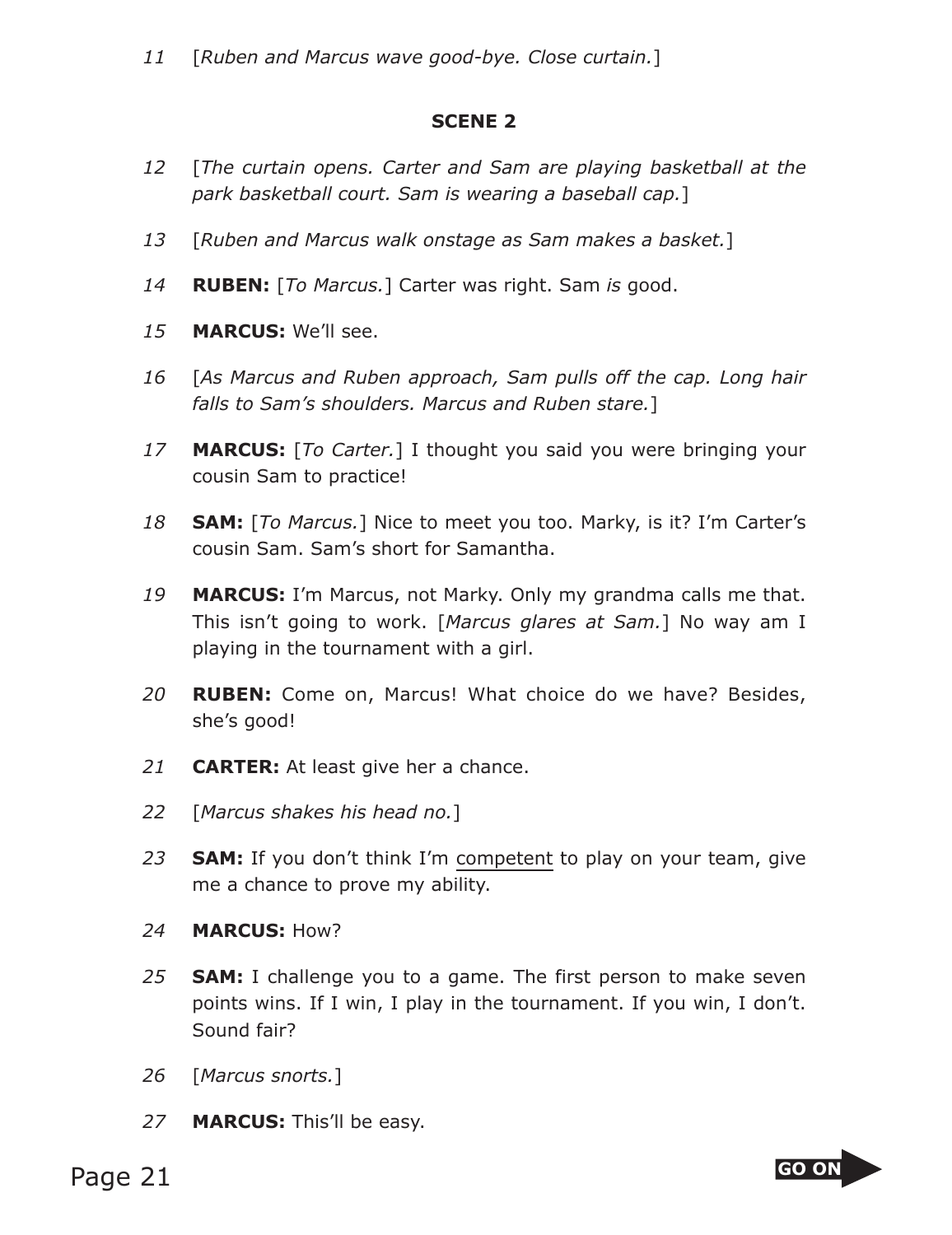- **SAM:** Yeah, I think so, too.
- [*Sam grins at Marcus, who frowns in return.*]
- **MARCUS:** You're on. Let's flip a coin to see who gets the ball first.
- [*Carter digs in his pocket and pulls out a quarter.*]
- **CARTER:** Sam, call the toss.
- [*Carter tosses the quarter in the air.*]
- **SAM:** Heads!
- [*Carter, Marcus, Ruben, and Sam all gather around the coin on the ground.*]
- **SAM:** I go first!
- [*Sam takes the ball to the half-court line as Marcus prepares to defend the basket.*]
- **MARCUS:** Yes—let's see.
- **SAM:** Just try to score one point, at least.
- [*Sam dribbles to the three-point line and makes the shot. She hands Marcus the ball with a smile.*]
- **RUBEN:** Three to nothing, Marcus!
- **MARCUS:** I know! I know!
- [*Sam grins and steals the ball as Marcus dribbles. She steps behind the three-point line and makes another shot.*]
- **CARTER:** And that's six.
- **RUBEN:** Marcus, are you going to score at all?
- **MARCUS:** Watch this!
- [*Marcus dribbles the ball between his legs and quickly approaches the basket. He jumps up to put the ball in the basket, but Sam smacks it out of his hands.*]
- **MARCUS:** What? Foul!

Page 22 **GO ON** 

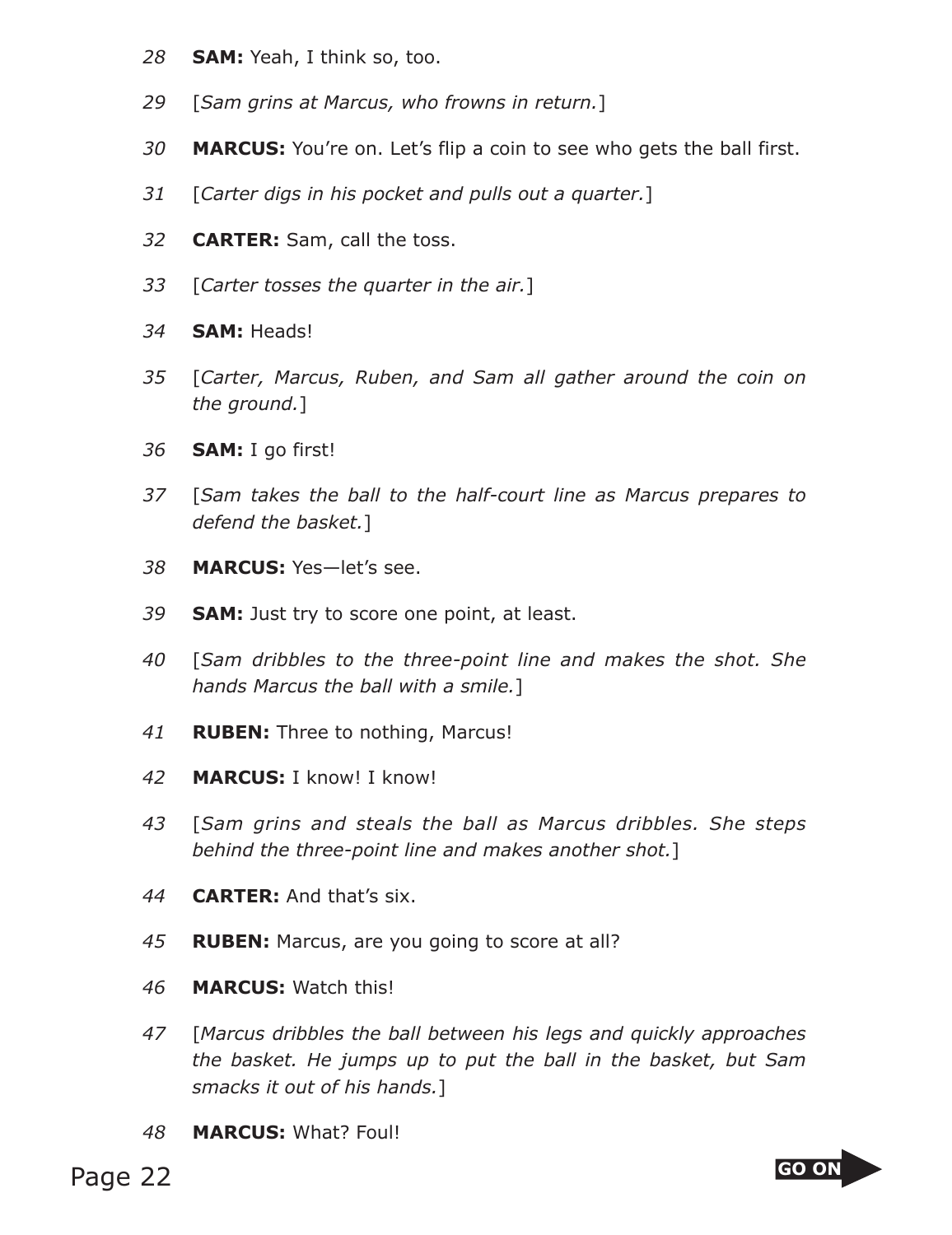- **CARTER:** That was no foul, Marcus. She never touched you! I saw it.
- **MARCUS:** Fine! Let's play.
- [*Marcus frowns as Sam approaches with the ball. As she makes a motion to his right, Marcus sticks out his leg. Sam passes the ball between his legs, grabs it, and makes a basket.*]
- **RUBEN:** That's the game!
- [*Marcus lowers his head and sulks.*]
- **CARTER:** I told you she was good.
- **MARCUS:** I can't believe Sam won.
- [*Sam gives him the ball.*]
- **SAM:** Why? Because I'm a girl?
- **MARCUS:** Yes. I mean, no. I mean . . . Well, O.K., you're on the team.
- **SAM:** Oh, I don't think so.
- **MARCUS:** What do you mean?
- **SAM:** Well, you wouldn't appreciate my talents. Since I'm a girl and all.
- **CARTER:** [*To Sam.*] Well, thanks for trying out.
- **SAM:** [*To Carter.*] See you at the house. [*She picks up her baseball cap and walks off.*]
- **RUBEN:** Good job, Marcus. Now what do we do?
- **MARCUS:** Hey, Carter, does she have a sister in town?
- [*The curtain closes.*]

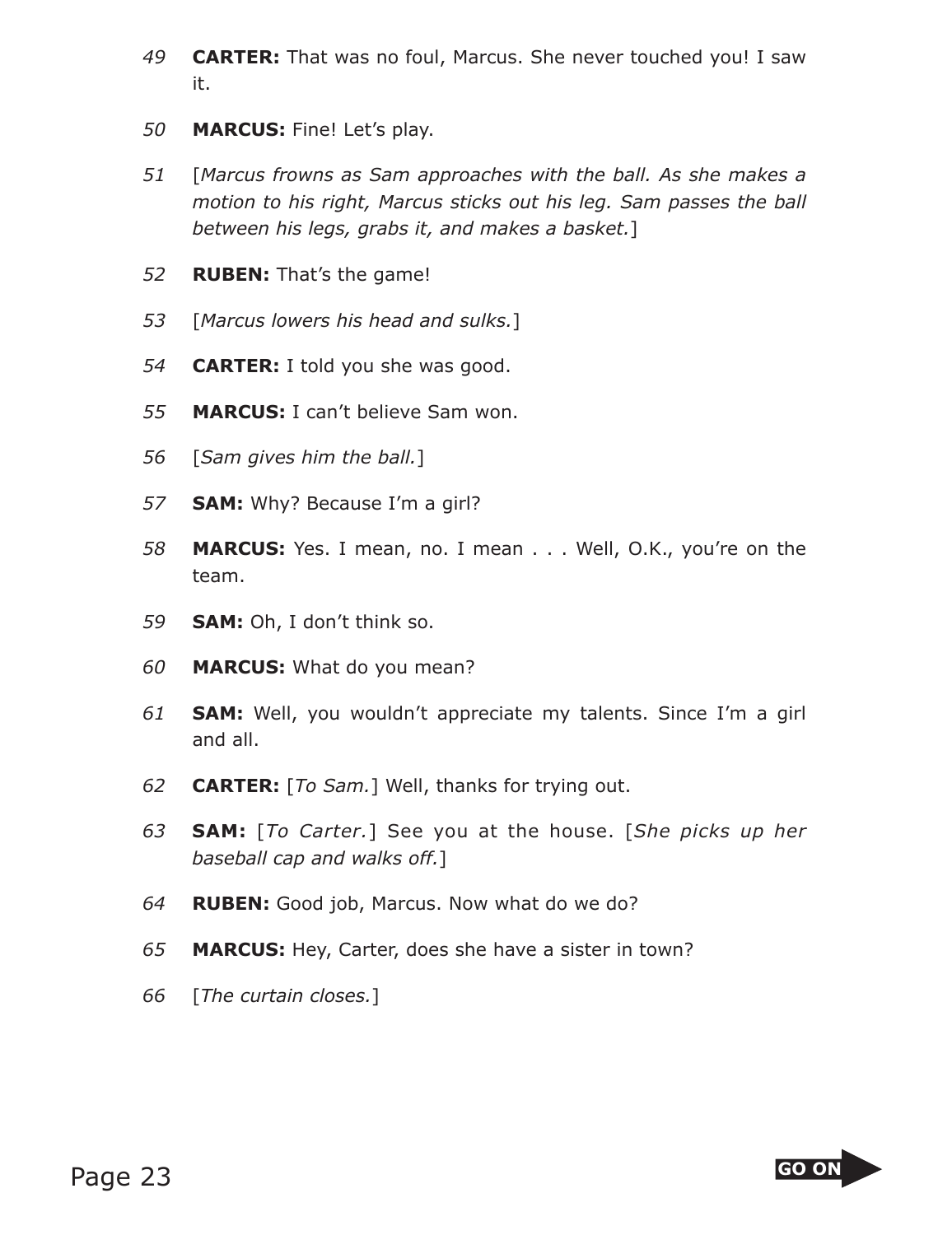- **18** Which of the following best explains why Sam refuses to play in the tournament?
	- **F SAM:** Yeah, I think so, too.
	- **G SAM:** Why? Because I'm a girl?
	- **H SAM:** Oh, I don't think so.
	- **J SAM:** Well, you wouldn't appreciate my talents. Since I'm a girl and all.

- **19** What does the word competent mean in paragraph 23?
	- **A** Having the necessary skills
	- **B** Describing something in a believable way
	- **C** Showing the proper respect
	- **D** Trying to make improvements

- **20** How does Ruben contribute to the plot of the play?
	- **F** He supports Carter's decision to invite Sam to play with the team.
	- **G** He thinks of a friend who could play with the team.
	- **H** He keeps score when Marcus shoots baskets against Sam.
	- **J** He asks Marcus to think of a way to solve their problem.

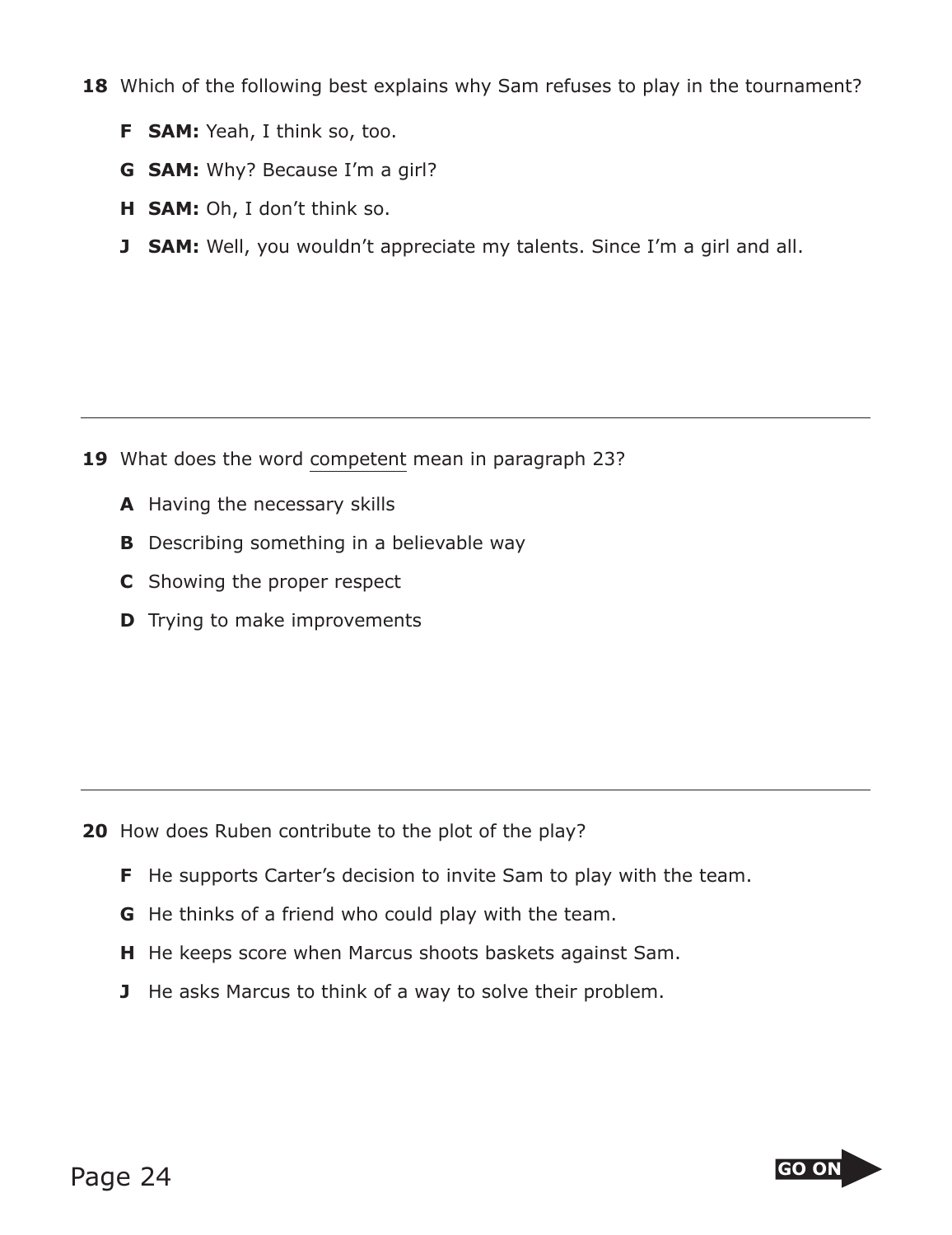- **21** Which line from the play supports the idea that Marcus has changed the way he feels about having a female player on the team?
	- **A MARCUS:** I guess we can try it, but this kid had better be good.
	- **B MARCUS:** Fine! Let's play.
	- **C MARCUS:** I can't believe Sam won.
	- **D MARCUS:** Hey, Carter, does she have a sister in town?

**22** The playwright creates a surprise by  $-$ 

- **F** giving Carter's cousin a name that can be used for a boy
- **G** revealing that David can't play in the tournament
- **H** allowing Sam to make up the rules of the challenge
- **J** having Carter's cousin come to visit for two weeks

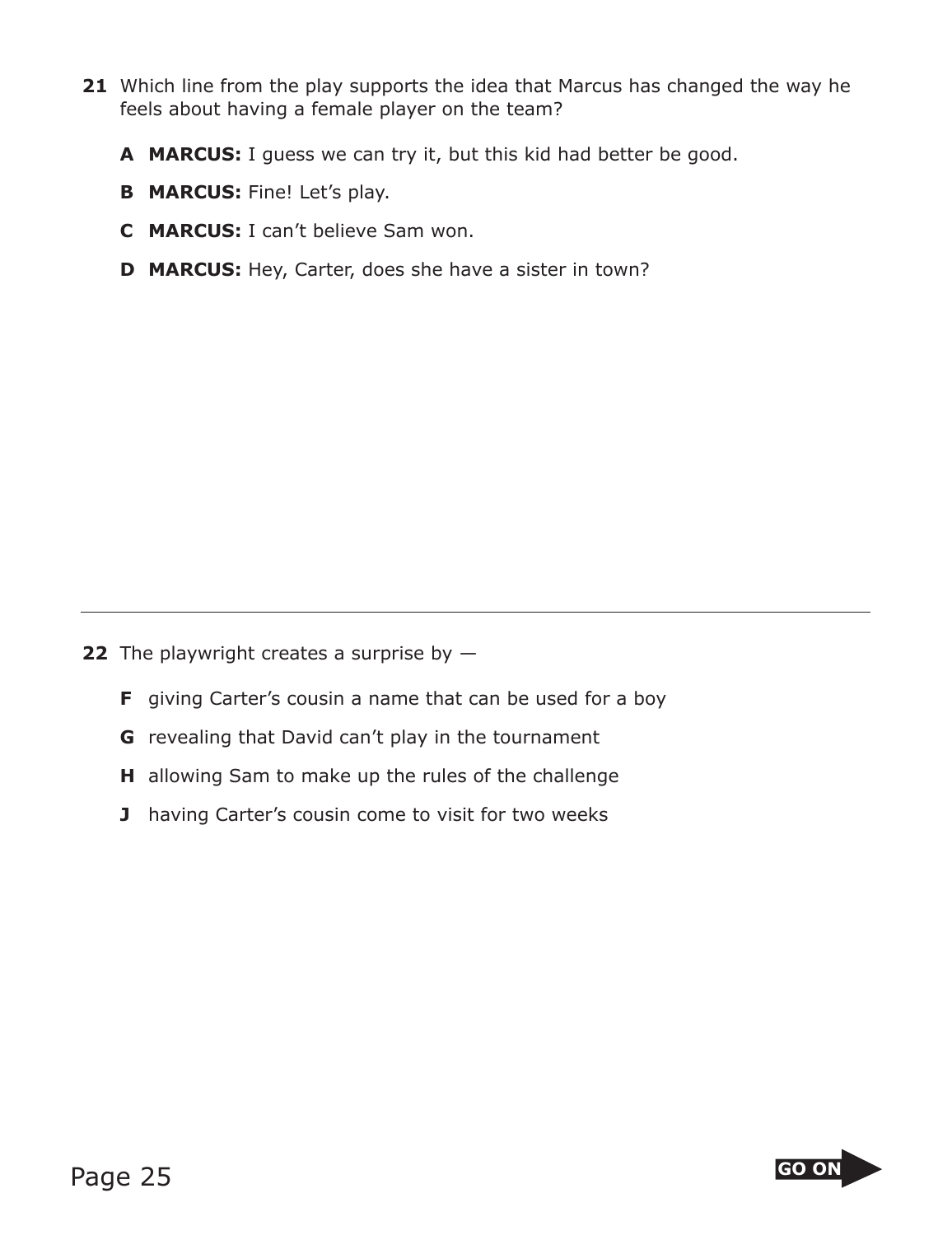- **23** Sam's dialogue with Marcus in Scene 2 suggests that she
	- **A** tries to avoid playing basketball against boys
	- **B** believes that other basketball players are accepting of her
	- **C** knows that she is a skilled basketball player
	- **D** lacks the patience to teach basketball to others

**24** Which of the following is the best summary of the play?

- **F** Marcus and his teammates need to find someone to replace a player who is going away on vacation. The boys bring up the names of two friends, but one is injured, and the other is not a good basketball player. Finally Carter suggests asking his cousin Sam to play on the team in a tournament.
- **G** A basketball team needs to find a new player in time for a tournament on Saturday. Carter suggests using his cousin, and Marcus agrees to the idea of having a tryout. Marcus objects when he sees that Sam is a girl, but then she proves that she is a better player than he expected.
- **H** A basketball team needs a new player and decides to let Carter's cousin Sam try out. Carter and Sam are already at the court when Marcus and Ruben arrive. Ruben watches Sam make a basket and agrees that she is a good player.
- **J** Marcus agrees to play a basketball game against Carter's cousin Sam. If Sam wins the game, she will get to play with the team in the upcoming tournament. Sam gets the ball first and scores an easy three-point shot, but Marcus can't score at all.